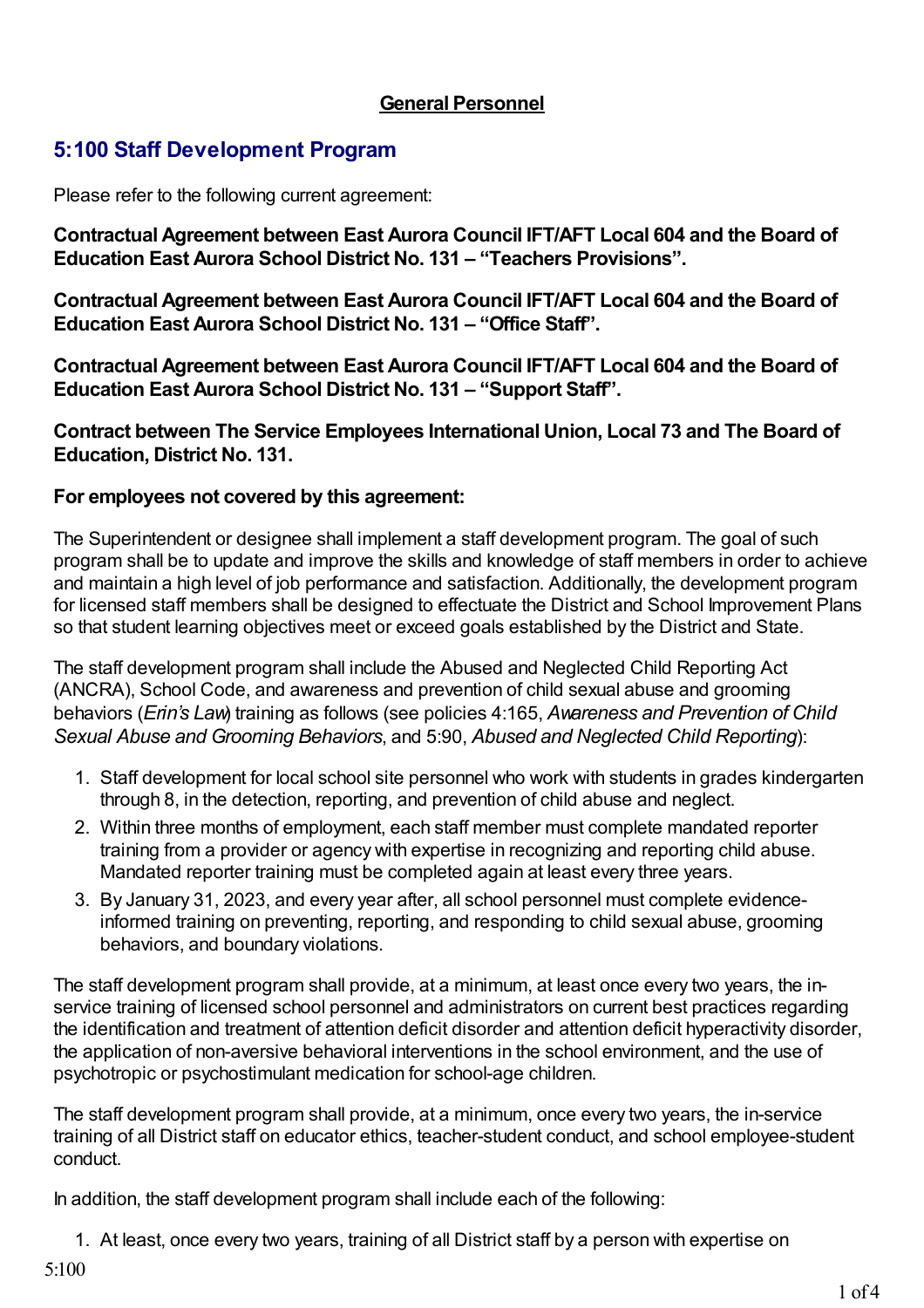anaphylactic reactions and management.

- 2. At least every two years, an in-service to train school personnel, at a minimum, to understand, provide information and referrals, and address issues pertaining to youth who are parents, expectant parents, or victims of domestic or sexual violence.
- 3. Training that, at a minimum, provides District staff with a basic knowledge of matters relating to acquired immunodeficiency syndrome (AIDS) and the availability of appropriate sources of counseling and referral.
- 4. Training for licensed school personnel and administrators who work with students in grades kindergarten through 12 to identify the warning signs of mental illness and suicidal behavior in youth along with appropriate intervention and referral techniques.
- 5. Education for staff instructing students in grades 7 through 12, concerning teen dating violence as recommended by the District's Nondiscrimination Coordinator, Building Principal, Assistant Building Principal, Dean of Students or Complaint Manager.
- 6. Ongoing professional development for teachers, administrators, school resource officers, and staff regarding the adverse consequences of school exclusion and justice-system involvement, effective classroom management strategies, culturally responsive discipline, the appropriate and available supportive services for the promotion of student attendance and engagement, and developmentally appropriate disciplinary methods that promote positive and healthy school climates.
- 7. Annual continuing education and/or training opportunities (*professional standards)* for school nutrition program directors, managers, and staff. Each school food authority's director shall document compliance with this requirement by the end of each school year and maintain documentation for a three year period.
- 8. All high school coaching personnel, including the head and assistant coaches, and athletic directors must obtain online concussion certification by completing online concussion awareness training in accordance with 105 ILCS 25/1.15. Coaching personnel and athletic directors hired on or after 8-19-2014 must be certified before their position's start date.
- 9. The following individuals must complete concussion training as specified in the Youth Sports Concussion Safety Act: coaches and assistant coaches (whether volunteer or employee) of an interscholastic athletic activity; nurses, licensed and/or non-licensed healthcare professionals serving on the Concussion Oversight Team; athletic trainers; game officials of an interscholastic athletic activity; and physicians serving on the Concussion Oversight Team.
- 10. Every two years, school personnel who work with students must complete an in-person or online training program on the management of asthma, the prevention of asthma symptoms, and emergency response in the school setting.
- 11. Training for school personnel to develop cultural competency, including understanding and reducing implicit racial bias.
- 12. For school personnel who work with hazardous or toxic materials on a regular basis, training on the safe handling and use of such materials.
- 13. For nurses, administrators, school counselors, teachers, persons employed by a local health department and assigned to a school, and persons who contract with the District to perform services in connection with a student's seizure action plan, training in the basics of seizure recognition, first aid, and appropriate emergency protocols.
- 14. For all District staff, annual sexual harassment prevention training.
- 15. Title IX requirements for training as follows (see policy 2:265, *Title IX Sexual Harassment Grievance Procedure*):
	- a. For all District staff, training on the definition of sexual harassment, the scope of the District's education program or activity, all relevant District policies and procedures, and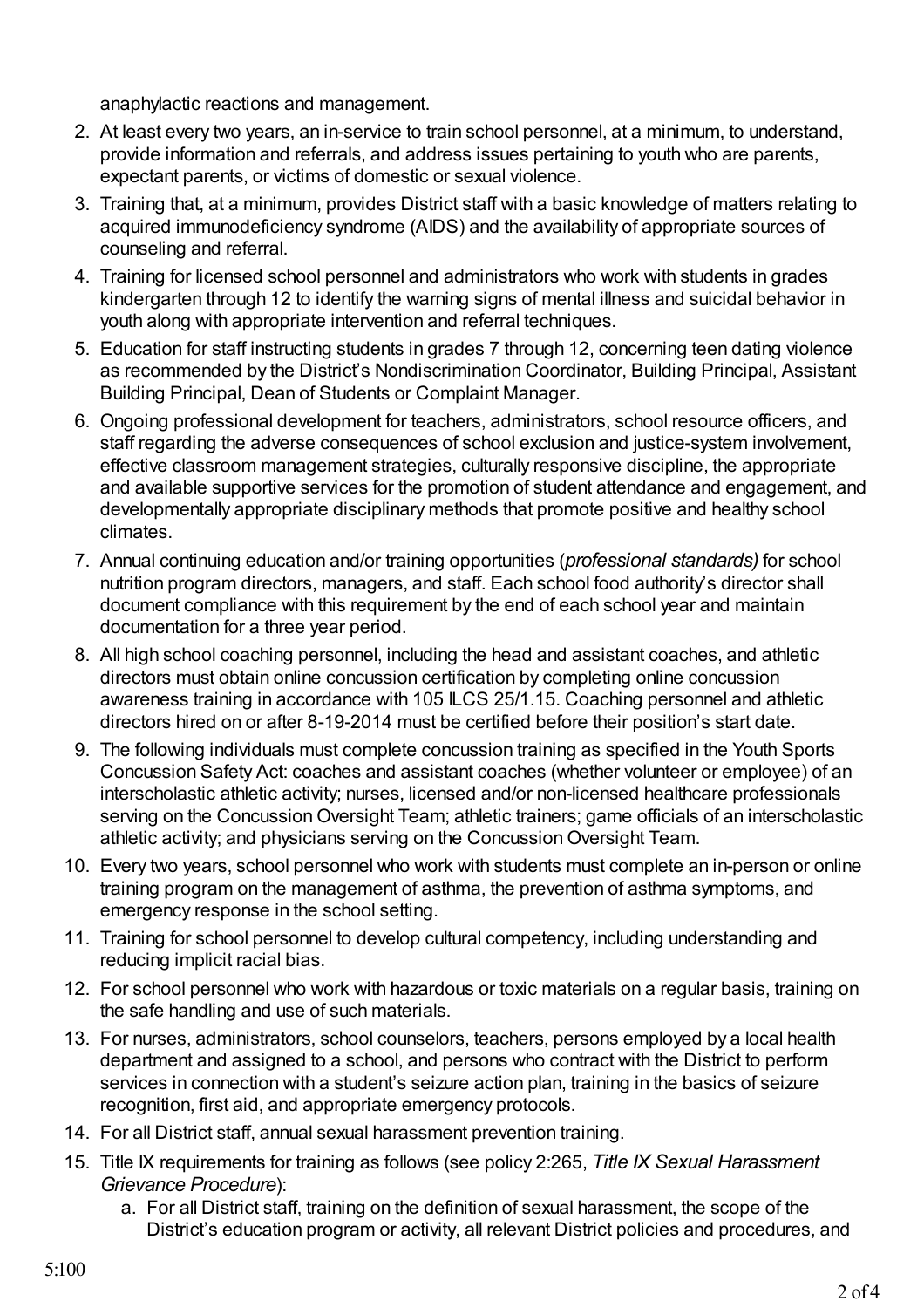the necessity to promptly forward all reports of sexual harassment to the Title IX Coordinator.

- b. For school personnel designated as Title IX coordinators, investigators, decision-makers, or informal resolution facilitators, training on the definition of sexual harassment, the scope of the District's education program or activity, how to conduct an investigation and grievance process (including hearings, appeals, and informal resolution processes, as applicable), and how to serve impartially.
- c. For school personnel designated as Title IX investigators, training on issues of relevance to create an investigative report that fairly summarizes relevant evidence.
- d. For school personnel designated as Title IX decision-makers, training on issues of relevance of questions and evidence, including when questions and evidence about a complainant's sexual predisposition or prior sexual behavior are not relevant.

The Superintendent shall develop protocols for administering youth suicide awareness and prevention education to staff consistent with Board policy 7:290, *Suicide and Depression Awareness and Prevention*.

An opportunity shall be provided for all staff members to acquire, develop, and maintain the knowledge and skills necessary to properly administer life-saving techniques and first aid, including the Heimlich maneuver, cardiopulmonary resuscitation, and the use of an automated external defibrillator, in accordance with a nationally recognized certifying organization. Physical fitness facilities' staff must be trained in cardiopulmonary resuscitation and use of an automated external defibrillator.

LEGAL REF.:

20 U.S.C. §1681 et seq., Title IX of the Educational Amendments of 1972; 34 C.F.R. Part 106.

42 U.S.C. §1758b, Pub. L. 111-296, Healthy, Hunger-Free Kids Act of 2010; 7 C.F.R. Parts 210 and 235.

105 ILCS 5/2-3.62, 5/10-20.17a, 5/10-20.61, 5/10-22.6(c-5), 5/10-22.39, 5/10-23.12, 5/10-23.13, 5/22-80(h), and 5/24-5.

105 ILCS 25/1.15, Interscholastic Athletic Organization Act.

105 ILCS 150/25, Seizure Smart School Act.

105 ILCS 110/3, Critical Health Problems and Comprehensive Health Education Act.

325 ILCS 5/4, Abused and Neglected Child Reporting Act.

745 ILCS 49/, Good Samaritan Act.

775 ILCS 5/2-109, Ill. Human Rights Act.

23 Ill.Admin.Code §§ 22.20, 226.800, and Part 525.

77 Ill.Admin.Code §527.800.

CROSS REF.: 2:265 (Title IX Sexual Harassment Grievance Procedure), 3:40 (Superintendent), 3:50 (Administrative Personnel Other Than the Superintendent), 4:160 (Environmental Quality of Buildings and Grounds), 4:165 (Awareness and Prevention of Child Sexual Abuse and Grooming Behaviors), 5:20 (Workplace Harassment Prohibited), 5:90 (Abused and Neglected Child Reporting), 5:100